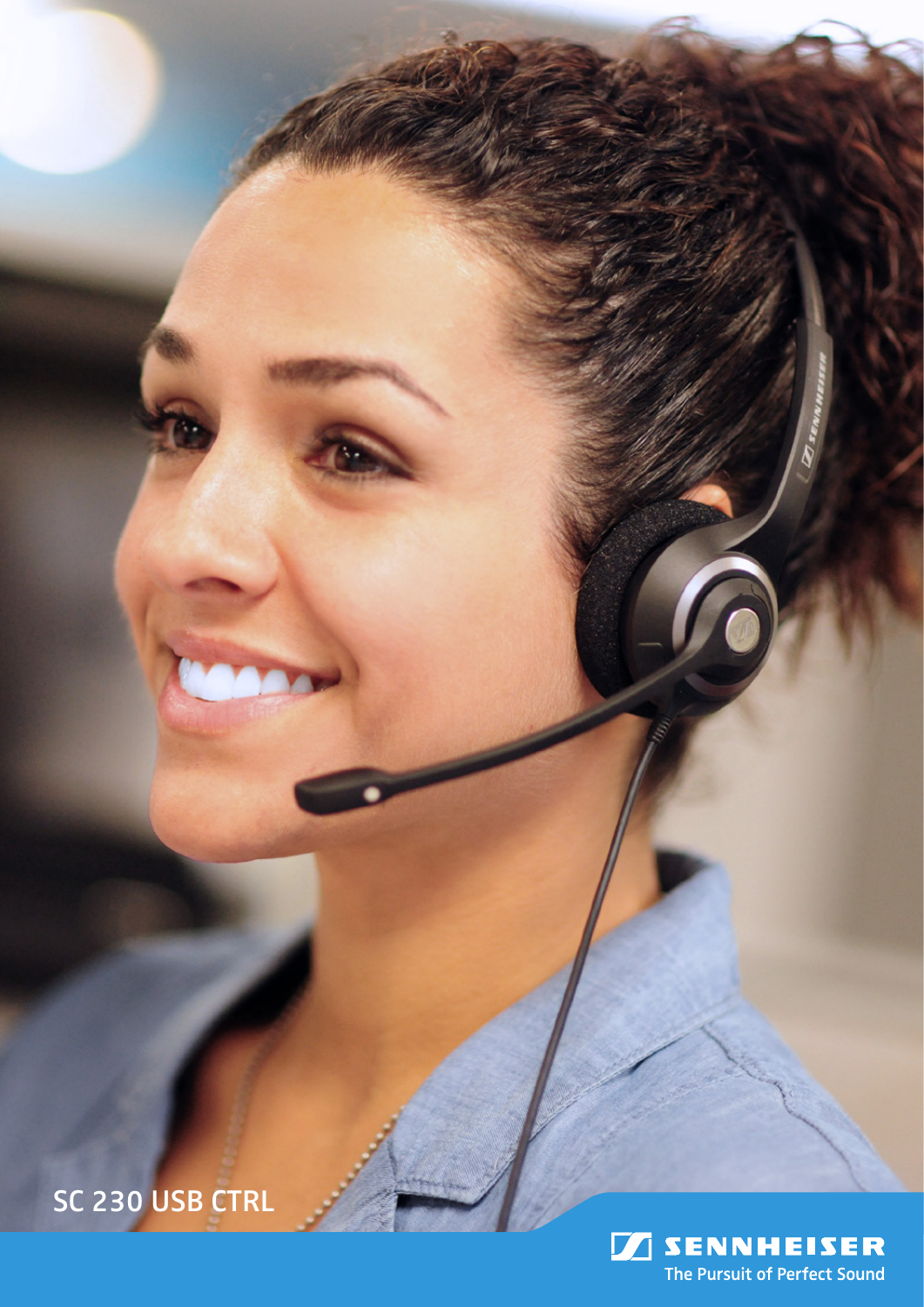

## **SC 230 USB CTRL**

SC 230 USB CTRL is a competitively priced mid-range single-sided headset aimed at professionals that require Sennheiser voice clarity and call control. With the focus on managing calls seamlessly using one device, SC 230 USB CTRL offers great functionality, easy handling and convenience when connected to a softphone.

Features include: CircleFlex® patentpending dual-hinge ear cup for perfect fit and supreme comfort, noise-canceling microphone, and a lightweight raised profile headband with numbered grooves. HeadSetup PC software ensures softphone compatibility, making this headset ideal for all-day users who require maximum callhandling flexibility when working in busy Unified Communications environments.

Features and Benefits:

- $\blacksquare$  USB connectivity easy handling and convenience for connecting to a softphone
- USB connectivity easy handling and convenience for connecting to a softphone
- Downloadable HeadSetup PC software enables seamless management of all call control features for a wide variety of softphones
- Best-in-class comfort CircleFlex<sup>®</sup> patentpending dual-hinge ear cup system that adapts seamlessly to your ears, for instant perfect fit and relaxed all-day wearing
- Noise-canceling microphone filters out ambient noise for optimum speech clarity
- Unique robust construction crafted with look and feel in mind
- Single-sided wearing style numbered headband grooves for step-by-step adjustment for instant perfect fit
- Durability metal reinforced headband designed for years of wearing pleasure
- Sennheiser voice clarity wideband sound for a natural listening experience
- Bendable boom arm ensures microphone position is always optimal. Cannot be twisted out of position
- Pivotable boom rotates through 350 degrees for wearing flexibility on right or left ear and precision microphone placement
- Name tag personalization easy user ID helps to avoid wearing a neighbor's headset
- ActiveGard<sup>®</sup> technology protects you from acoustic shock and sudden sound bursts
- Peace of mind 2-year international warranty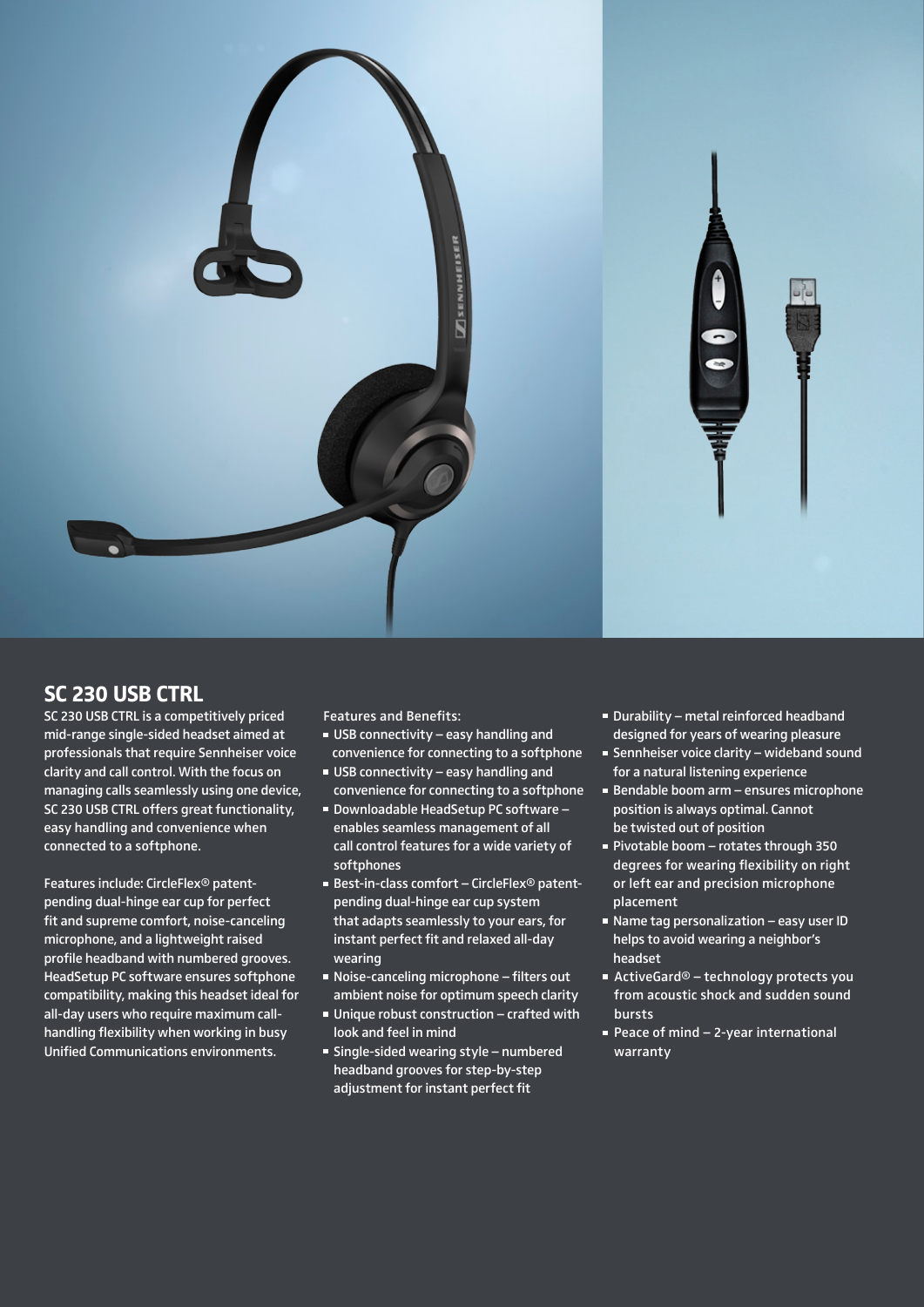## Product Information

| <b>Product name</b>                                              | <b>SC 230 USB CTRL</b>                                     |         |                  |                |  |
|------------------------------------------------------------------|------------------------------------------------------------|---------|------------------|----------------|--|
| Art. No.                                                         | 504405                                                     |         |                  |                |  |
| <b>EAN No.</b>                                                   | 40 44155 05139 1                                           |         |                  |                |  |
| UPC No.                                                          | 6 15104 18114 4                                            |         |                  |                |  |
| <b>Product description</b>                                       | <b>Monaural UC HS</b>                                      |         |                  |                |  |
| <b>General Data</b>                                              |                                                            |         |                  |                |  |
| <b>Wearing style</b>                                             | Headband, monaural (single-sided)                          |         |                  |                |  |
| <b>Cable length</b>                                              | 2.9 m / 9.5 ft                                             |         |                  |                |  |
| <b>Weight of headset</b>                                         | 58 g / 2.05 oz                                             |         |                  |                |  |
| Weight of headset, cable and connector                           | 142 g / 5.01 oz                                            |         |                  |                |  |
| <b>Connector</b>                                                 | <b>USB</b>                                                 |         |                  |                |  |
| Color                                                            | <b>Black with silver</b>                                   |         |                  |                |  |
| Microphone                                                       |                                                            |         |                  |                |  |
| Microphone type                                                  | Noise-canceling                                            |         |                  |                |  |
| <b>Frequency response</b>                                        | $150$ Hz - 6,800 Hz                                        |         |                  |                |  |
| <b>Speaker</b>                                                   |                                                            |         |                  |                |  |
| <b>Frequency response</b>                                        | $50 - 18,000$ Hz                                           |         |                  |                |  |
| <b>Sound pressure</b>                                            | Max. 113 dB limited by ActiveGard®                         |         |                  |                |  |
| <b>Call control unit</b>                                         |                                                            |         |                  |                |  |
| <b>Features</b>                                                  | - Answer/End a call                                        |         |                  |                |  |
|                                                                  | - Volume up/down                                           |         |                  |                |  |
|                                                                  | - Microphone mute                                          |         |                  |                |  |
|                                                                  | - Redial last outgoing call                                |         |                  |                |  |
|                                                                  | - Reject incoming call                                     |         |                  |                |  |
| <b>Packaging</b>                                                 |                                                            |         |                  |                |  |
| <b>Dimension of product packaging</b><br>$(W \times H \times D)$ | 153 x 200 x 59 mm / 6.03 x 7.88 x 2.32 in                  |         |                  |                |  |
| Package weight (incl. complete<br>product and packaging)         | 238 g / 8.4 oz                                             |         |                  |                |  |
| Units in distributor master carton                               | 20                                                         |         |                  |                |  |
| <b>Master carton weight</b>                                      | 5.56 kg / 12.26 lbs                                        |         |                  |                |  |
| incl. products                                                   |                                                            |         |                  |                |  |
| <b>Dimension of master carton</b><br>$(W \times H \times D)$     | 352 x 315 x 416 mm / 13.87 x 12.41 x 16.39 in              |         |                  |                |  |
| Unit pack/end user                                               | $\mathbf{1}$                                               |         |                  |                |  |
| <b>Content of delivery</b>                                       |                                                            |         |                  |                |  |
| <b>Box content</b>                                               | - Headset                                                  |         |                  |                |  |
|                                                                  | - Acoustic foam ear pads, mounted on headset               |         |                  |                |  |
|                                                                  | - Cable/Clothing clip, mounted                             |         |                  |                |  |
|                                                                  | - Safety quide                                             |         |                  |                |  |
|                                                                  | - Quick guide                                              |         |                  |                |  |
| <b>Spare parts</b>                                               |                                                            |         |                  |                |  |
| <b>Product name</b>                                              | <b>Product description</b>                                 | Art. No | <b>EAN No.</b>   | UPC No.        |  |
| HZP 30 SC 200                                                    | Foam ear pads for SC 200 line                              | 504411  | 40 44155 05145 2 | 615104 18131 1 |  |
| HZP 31 SC 200                                                    | Leatherette ear pads for SC 200 line                       | 504412  | 40 44155 05146 9 | 615104 18132 8 |  |
| TPS 04 SC 200                                                    | Side support SC 200 line                                   | 504413  | 40 44155 05147 6 | 615104 18133 5 |  |
| Name plate cover SC 200                                          | Name plate cover SC 200,<br>single or double sided headset | 504414  | 40 44155 05148 3 | 615104 18134 2 |  |
| Spare Mic foam, DW20/30                                          | Spare Mic foam, DW Pro 1 + DW Pro 2                        | 504362  | 40 44155 05096 7 | 615104 18049 9 |  |
| <b>CCS 01</b>                                                    | Clothing clip, small                                       | 91551   | 40 12418 91551 3 | 615104 91551 0 |  |
| <b>HSH 01</b>                                                    | Headset holder with tape                                   | 91542   | 40 12418 91542 1 | 615104 91542 8 |  |
| Warranty                                                         | $2$ years                                                  |         |                  |                |  |
|                                                                  |                                                            |         |                  |                |  |

\*Only use attachments/accessories supplied or recommended by Sennheiser